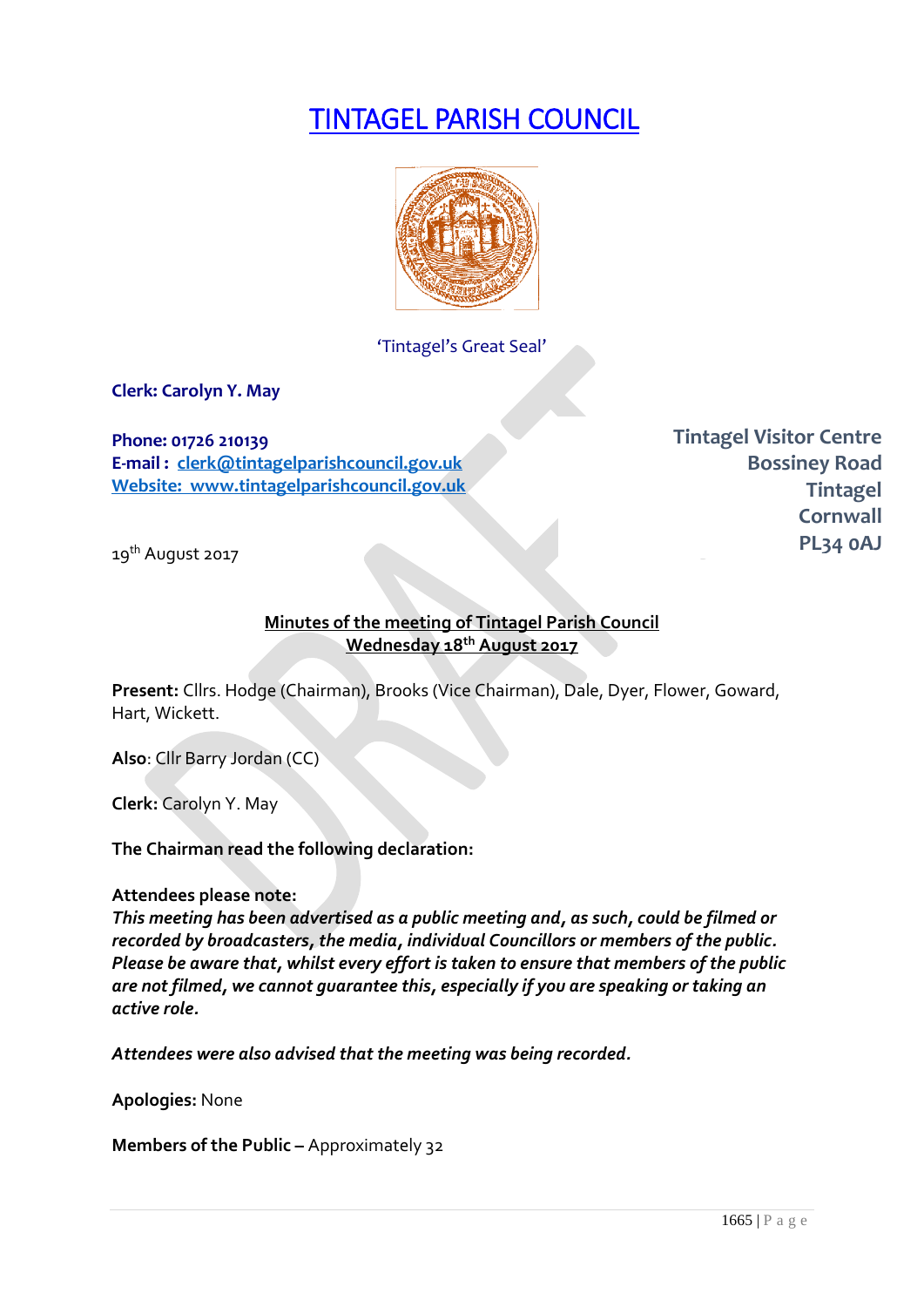# **Declarations of Interest**

Cllr Goward – Planning Application PA17/07088 Cllr Hart – Planning Applications PA17/07379; PA17/06893; PA17/06355 Cllr Hodge – any issues raised relating to the Code of Conduct Cllr Brooks – any issues raised relating to the Code of Conduct Cllr Dale – any issues raised relating to the Code of Conduct Cllr Hart – any issues raised relating to the Code of Conduct

#### **Invitation to members of the public to speak prior to meeting (10 minutes allowed for this item).**

The Chairman stated that the public discussion is generally limited to 10 minutes but may be extended at his discretion.

The Chairman announced that the first item to be addressed in the public session of the meeting would be a presentation by Georgia Butters, Head of Operations in Cornwall, English Heritage, in relation to the proposed foot bridge between the mainland and Tintagel Castle.

Cllr Wickett stated that he felt that it would be appropriate to ask if any Members of the public, who had come along to the meeting, wished to speak. He stated that many of the members of the public who had attended at the last public meeting had been unable to raise matters due to the length of time that been devoted to the discussions relating to the Trebarwith Toilets matter.

Mr Iain McKay stated that he wished to speak, prior to Ms Butters and added that the issues would not take long, unlike the issues of the bridge and Post Office. Mr McKay also stated that he felt that his points were instrumental to how the whole of the meeting would run.

#### **Meeting Suspension/ Minutes**

Mr McKay alluded to the suspension of the meeting of the  $7<sup>th</sup>$  June and the subsequent meeting of the 15th June. The assembly was advised of the existence of a transcript of the meeting (of the  $7<sup>th</sup>$  June) and that this disproved the contention that the meeting was suspended due to persistent disorder. The transcript also proved that the decision to suspend the meeting was made whilst three Council Members were not in the meeting room.

Mr McKay added that the meeting of the  $15<sup>th</sup>$  June had been convened for a date where it was known that three Members of the Council would be on holiday. He did not dispute the legality of the meeting of the  $15<sup>th</sup>$  June but questioned whether the decision to call the same had been sensible.

Mr McKay then asked the Clerk if she had written the meeting Minutes (for June  $7<sup>th</sup>$ ) that had been ratified on 15<sup>th</sup> June. The Clerk advised that she had written the draft Minutes for the meeting of the  $7<sup>th</sup>$ , which were then forwarded to the Chairman for his consideration. The Minutes (for the  $7<sup>th</sup>$  June) had been amended by the Chairman to reflect parts of the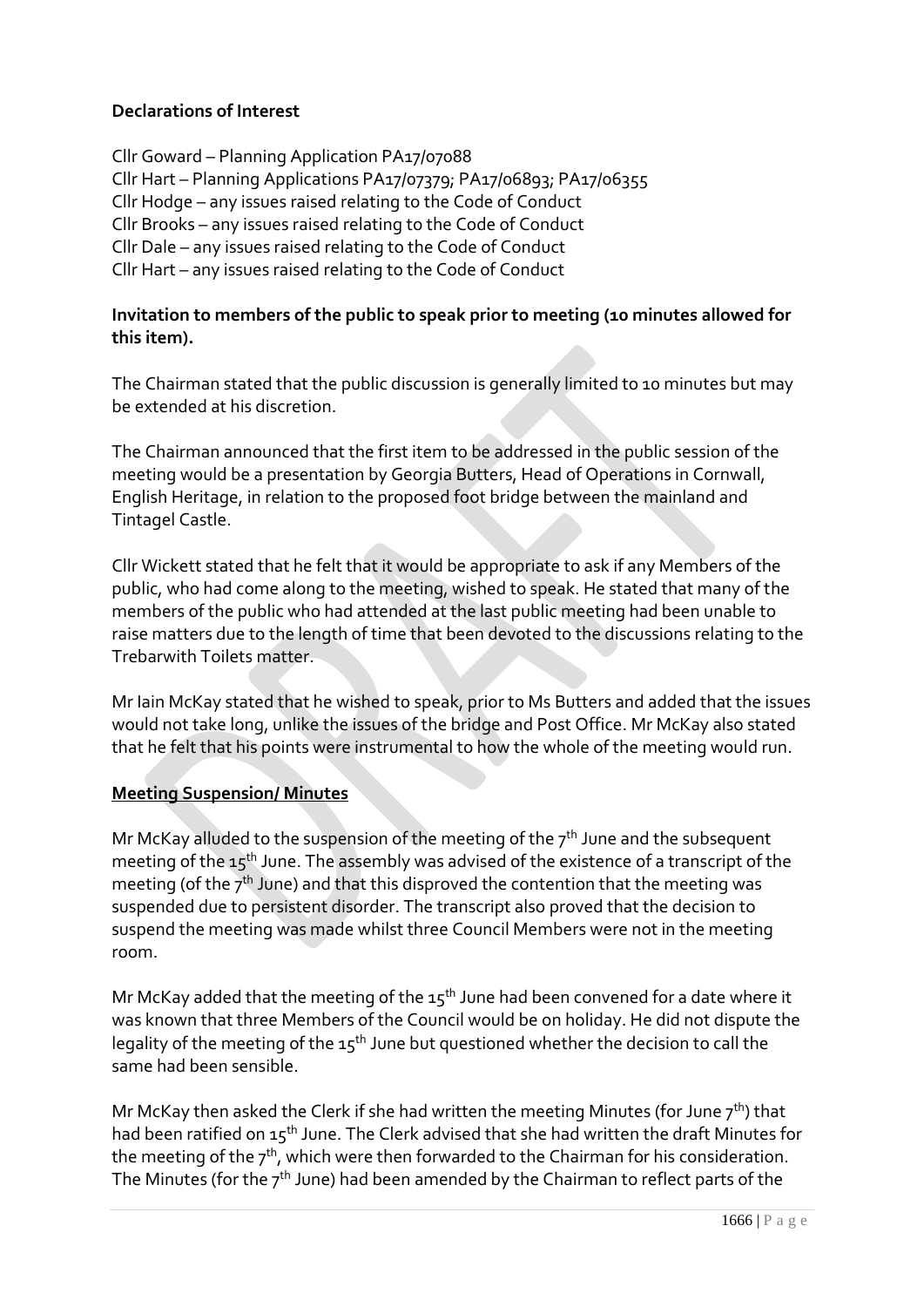discussion which he felt that the Clerk had not included. Mr McKay added that the, clearly erroneous, Minutes for the  $7<sup>th</sup>$  June had then be ratified by three Councillors at the meeting of the  $15<sup>th</sup>$  June. He queried whether this was a properly run Council. Mr McKay asked the Chairman if he would resign if the Minutes of the 7<sup>th</sup> June were proven not to be correct. The Chairman stated that he would not resign.

Cllr Hart asked, if the Minutes of the  $7<sup>th</sup>$  June were proven to be incorrect, would the Chairman remove them from the Meeting Minutes of the  $15<sup>th</sup>$  June. The Chairman stated that, if alterations were required, then they would be made.

It was pointed out that the action detailed (above) could not be undertaken.

The Clerk intervened at that point stating that she believed that, under the circumstances, it would be acceptable for the Minutes of the  $7<sup>th</sup>$  June to be reconsidered in light of evidence that could be provided. She believed that such an action could be justified because references were made to people who were not present (on the  $15<sup>th</sup>$  June) to discuss the same. The Clerk suggested that, if Members would agree to the course of action put forward, then that arrangement could be implemented. She added that, in the spirt of compromise (because there was a very full agenda for that evening, the matter should be placed on the Agenda for the next Parish Council meeting.

Cllr Goward expressed CALC's view of the Minutes not being listed on the Agenda of the  $15<sup>th</sup>$  June. The Clerk advised that there is no such thing as an illegal meeting but that she felt the Meeting Minutes for the  $15<sup>th</sup>$  June (ergo those for the  $7<sup>th</sup>$  June) should be ratified at the next Parish Council meeting.

Cllr Hart raised the question about who should write the Minutes. He alluded to the process employed prior to May 2017, where the Clerk distributed the draft Minutes to everybody. He added that the SLCC had advised him that the Minutes were the responsibility of the Clerk and that the Chairman had no right to re-write the same. Cllr Hart added that the actions of the Chairman were undermining the position of the Clerk.

The Clerk proposed the drafting and adoption of a new standing order on this matter, to be agreed by Members. Such an order would provide for simultaneous dissemination of Draft Minutes to all Members and the consideration (by the Clerk) of proposed amendments to be put forward at the following Council Meeting.

Cllr Wickett stated that he was happy to discuss the Minutes alluded to above but that, in future, the Minutes must come out in their 'raw' form to Members, to be discussed.

Mr Iain McKay closed by stating that it is appreciated that the Parish Councillors work without charge and that the Parish wished to work with the Council. However, at present, the Council is chaotic; verging on illegal. The embellishment of the Minutes of the  $7<sup>th</sup>$  June was inappropriate and tarnished the whole Council.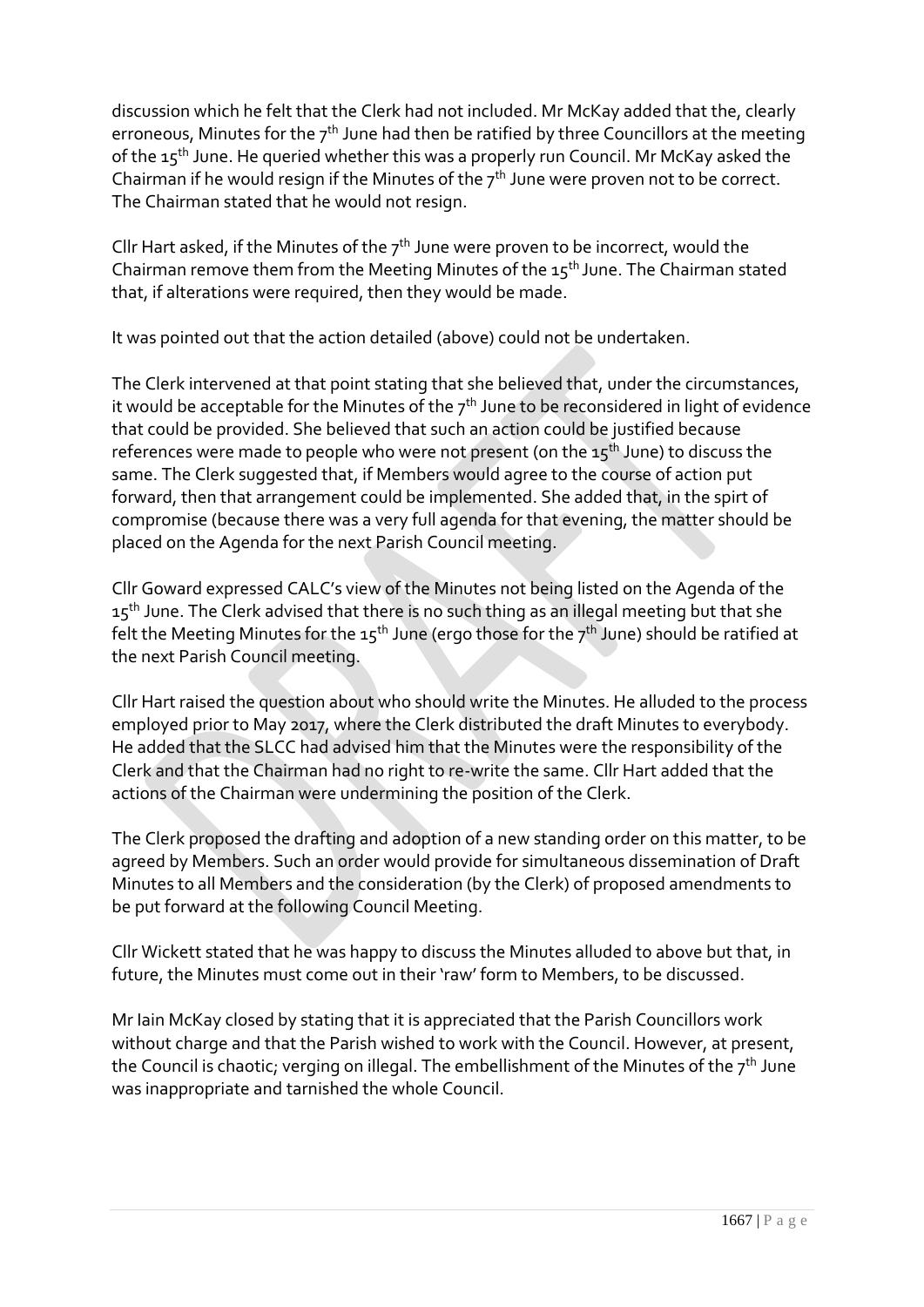# **Councillors Meeting**

Cllr Hart proposed that between the meeting of the 18<sup>th</sup> August and the meeting of the 13<sup>th</sup> September 2017, there should be a meeting of Councillors only, not in public, in order to sort the situation out and enable the Council to move on to the September meeting without issues like this being present.

It was **agreed** that a meeting of Councillors would be convened, prior to the next full meeting of the Parish Council.

The Chairman stated that Members were in breach of the Councillors Code of Conduct by what has been done during the present meeting 18<sup>th</sup> August); by involving the general public in Members internal issues.

#### **Trevena Square Lavatories**

A member of the public raised the issues surrounding the disabled lavatory in Trevena Square. She advised Members that the alarms had activated on frequent occasions, this in turn, locks the facility down and prevents access into the same. The member of the public pointed out that, should someone inside be suffering with a heart attack, the situation could be fatal and every minute would count.

The lady suggested that there had been a plan to provide a master key for immediate response and asked what was being done about this.

The Chairman advised that this matter was to be put to the Council during the Agenda discussions. It had been discussed, informally, that a key might be left at the Spar Shop (close to the lavatories) for emergency situations and that an appropriate notice would be placed on the lavatory doors showing a telephone number for the contractor, so they could be called.

#### **Clarification re: 7th June 2017 Meeting**

Mr Lewis asked the Clerk if the person who was noted, in the Minutes for that Meeting, as 'interrupting the Chairman, was him. The Clerk advised Mr Lewis that she did not know who the person was.

#### **Meeting Information**

Mrs Julie Keenan asked if the Parish Meeting information (particularly if altered from the normal pattern) was a better/ different way that the changes could be advertised across the village because people do not always read the notice boards.

It was agreed that this could be looked at. However, it was mentioned that the meetings are advertised on the Council website (including the Facebook page) and on notice boards. Perhaps leaflets could be put into local shops.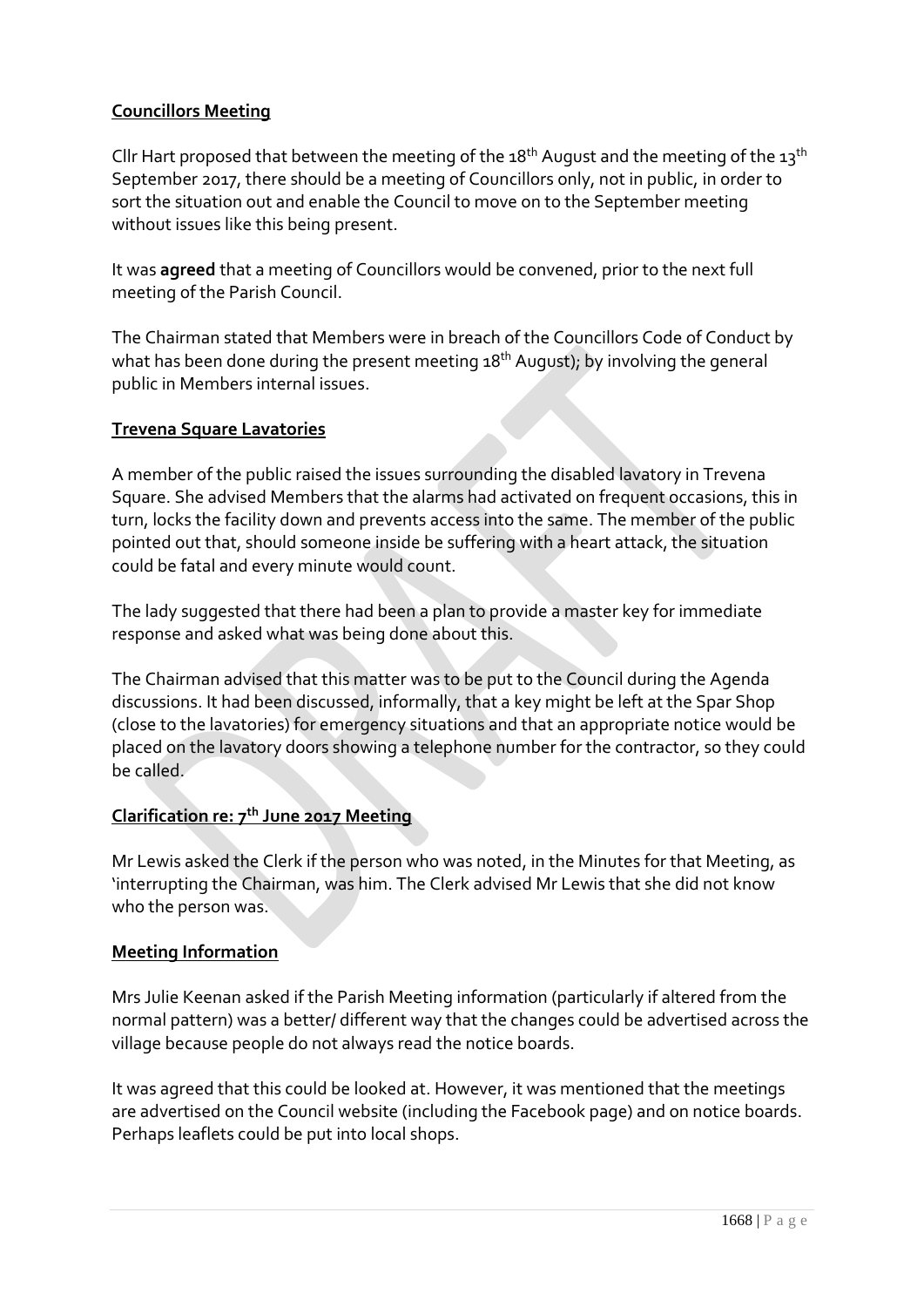## **Planning Issues**

Mr Peter Wonnacott, wished to allude to Planning Application PA17/05511; outline proposal for one new dwelling with all matters reserved except for access. Land at Kays Mews, Fore Street, Tintagel; offering to answer any questions in relation to the same.

Mrs C. Devereux-Mack P/A 17/07316; Application for outline consent with some matters reserved, for construction of two dwellings (only access for consideration). Land west of Bundu, Sanding Road, Tintagel.

# **Tintagel Foot Bridge**

The Chairman introduced Georgia Butters who alluded to the high number of visitors to Tintagel Castle over the last year (227,000). This year it seems that there will be a similar number.

Ms Butters highlighted the difficulty with the (120) step access and over-crowding. It was felt that an innovative solution had been identified, with the construction of a new footbridge and an associated one-way system around the site, via a series of footpaths. Currently, a substantial number of plants are being damaged through foot erosion. The site is a SSSI and this erosion needs to be limited.

Visitors would exit the island via the steps where, currently, there are two pinch-points where people won't pass each other during busy times.

This project is about managing the site and dealing with the increasing number of visitors. The quality and design will encourage a different group of people to the village and enable the flow to be managed appropriately. It will also provide step-free access to the castle, removing steps where necessary. This will enable visitors not currently able to access the castle an opportunity to do so. The access will not be completely DDA compliant but will enable access to wheelchair users and children in buggies.

One member of the public raised the issue of how visitors will get from Tintagel to the start of the bridge, for example; those in wheelchairs.

Ms Butters advised that he Mill path is to be widened and a better stopping area is to be created, thus Landrover service etc will be able to travel more easily along that section. Those in wheelchairs will be able to go further than the inner courtyard on the island and could access the first viewing point.

Wear and tear on the island will be managed through the use of floating footpaths, which do not require foundations. This will encourage people to take a particular route around the island. Another area will be turned into an eco-zone and signage will encourage people not to cross that area (but will not prevent them).

Cllr Flower stated that the scheme will ruin the view and necessitate 'ripping up' the side of the valley. Ms Butters refuted this assertion, the path is being cleared on the hillside and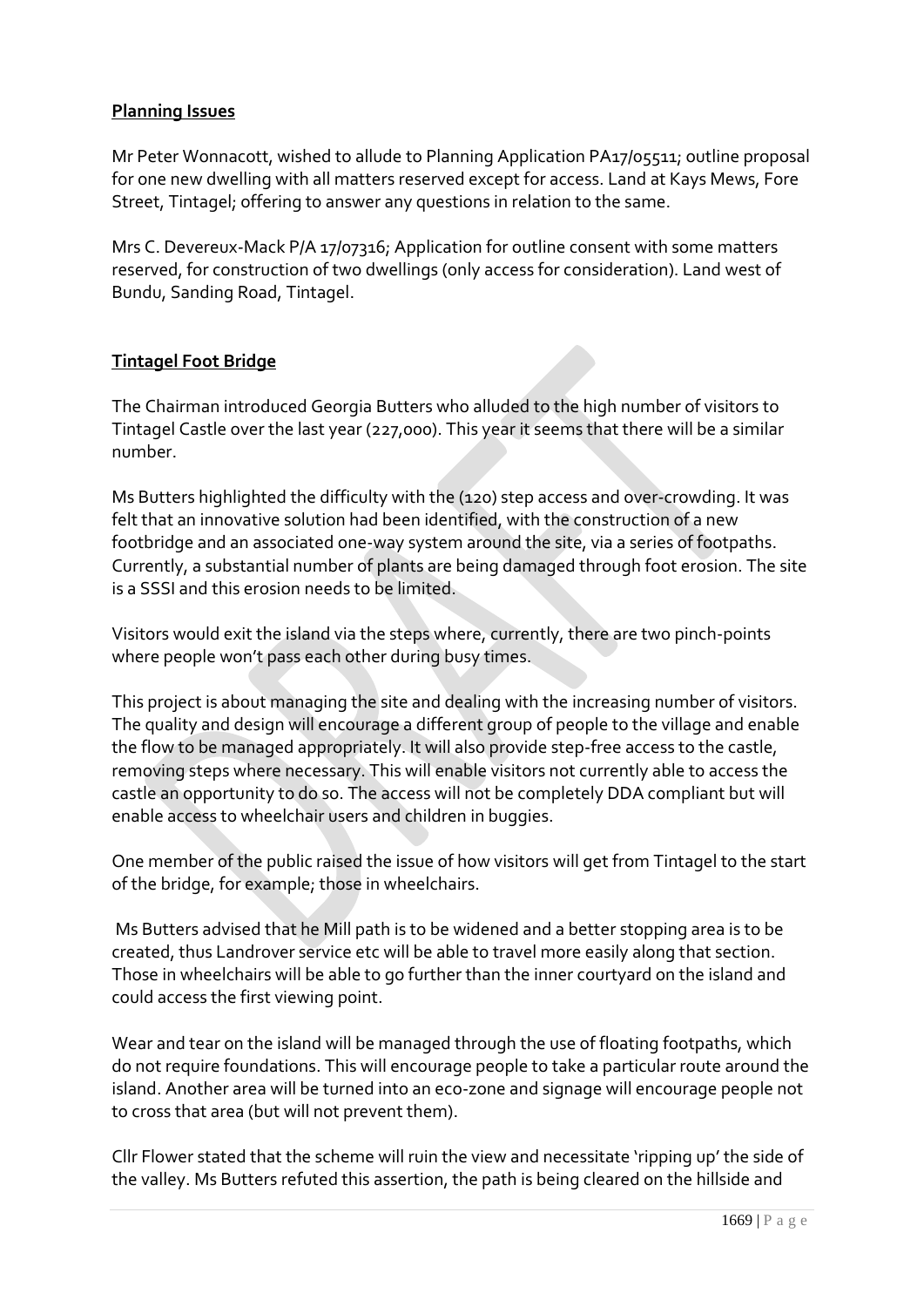slightly widened. Those who cannot, or do not wish to, use the steps will not be prevented from returning to the land side of the site via the bridge.

Ms Butters also emphasised that the organisation had been working with a highly qualified and skilled team of engineers to ensure that everything done will work with the geology. Should the project go ahead, local contractors will have the opportunity to tender for work.

Two Members of the public identified the benefits of the project to both the maintenance of the island and the economic benefits to be gained through increased access to the castle.

This matter is to be placed on the agenda for the next Parish Council meeting.

# **Post Office**

Mr Deepak Kumar, owner of the Premier Food Store (previous site of the Tintagel Post Office) addressed the Parish Council. He emphasised that he would be willing to have the Post Office return to his premises, provided the remuneration for maintaining the service was acceptable. He advised Members that the cost to his business of running the amenity had been £21,000 for the year (he alluded to the Post Office staffing cost, which was met from his business income). Mr Kumar stated that, if the Post Office was prepared to pay the total costs of running the Post Office, he would re-open the facility on his premises.

Mr Kumar stressed that he did not wish to make a profit from running the post office service, only cover his costs. Any profit made from the service (in excess of his costs) could be returned to the Post Office and any deficit would require a reimbursement to him from the Post Office.

Mr Kumar stated that the Post Office did not meet staffing; heating; lighting and telephone costs. Due to the busy nature of the service in his shop, it was often necessary to have two employees working on the post office counter.

Mr Stuart Taylor, External Relations Manager for the Post Office, responded to Mr Kumar by stating that he wanted Tintagel to have a post office and the best way of sustaining a post office service is to combine it with a viable retail shop. The post office franchise is free and provides 180 products and services. The benefit of a Post Office is footfall.

When asked how a resident could post a package or letter, in Tintagel, at present Mr Taylor responded that residents could use on of approximately 5,500 Post Office competitors and pay all bills online. He added that the Tintagel Post Office had to change is because the original owner sold the business. He had to resign because he no longer had a property interest.

The Chairman asked Mr Kumar and Mr Taylor to take their discussion outside because it is a commercial issue and not one that the Parish Council can sort out.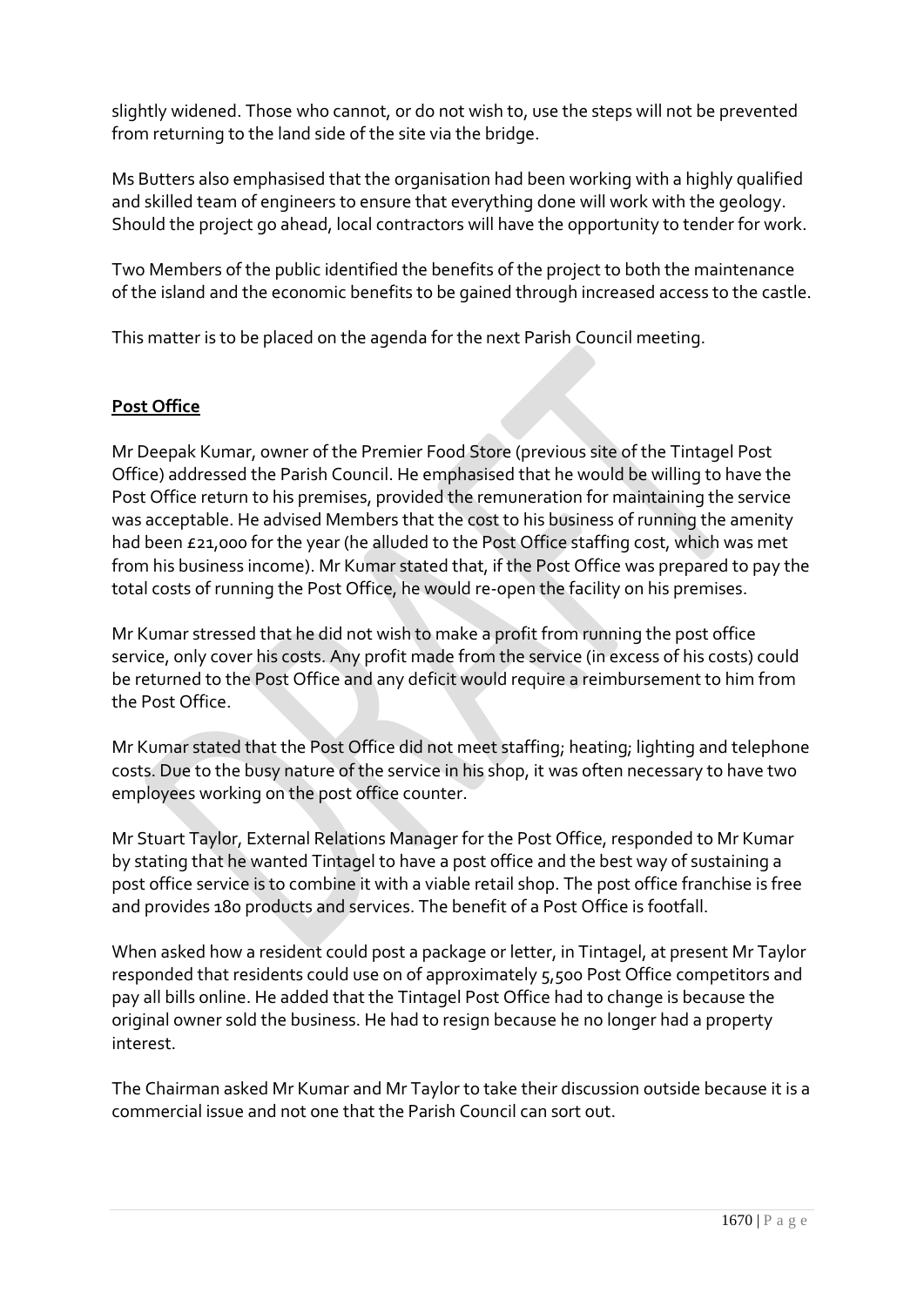# **TVC**

Mrs Susan Moth made a statement relating to the TVC, responses to her letter/ email correspondence ('Reserving her Position'). She also alluded to the lack of a 'fruitful meeting' of the Parish Council since April 2017.

# **The Public Session was closed by the Chairman at 20:40 hrs**

# **AGENDA**

#### **To approve the Minutes of the previous meeting, held on 15th June 2017.**

#### **Minute 2017/18 – 27**

Councillor Goward proposed (seconded by Cllr. Hart) and RESOLVED that the following amendment is made. **5 in favour; 3 abstentions - Carried**

• Page 1 – line 6 : the words 'by the Chairman' to be added after 'Attendees were advised that the meeting was being recorded'.

Cllr Wickett questioned how the Minutes of the  $15<sup>th</sup>$  could be considered at this meeting, as they reflect how the Minutes for the  $7<sup>th</sup>$  June were passed. If the Minutes for the  $15<sup>th</sup>$  are passed by the Members, then the Members would also be passing the Minutes of the 7<sup>th</sup> (which are being disputed). If Members are to have a discussion in relation to the Minutes of the  $7<sup>th</sup>$  June, then the Minutes of the  $15<sup>th</sup>$  should be discussed at the same time. Therefore, nothing should be passed.

#### **Minute 2017/18 – 28**

It was proposed by Cllr Wickett, seconded by Cllr Hart and RESOLVED that consideration of the Minutes for the 15<sup>th</sup> June should be deferred to the next Parish Council Meeting. 5 in favour, 3 against. **Carried.**

#### **Reports – Cllr. Jordan**

#### Traffic Speed in Tintagel

Cllr Barry Jordan gave a report relating to speed checks through the village, carried out by Cormac. The findings identified that above 40 mph, leaving and entering the village was either 3% or 7% - there, therefore, has been very little speeding.

83.7% of vehicles were travelling at less than 30 mph or less going South West bound and 70.3% vehicle of travelling North East. Therefore, the speeding along Bossiney Road does not appear to be too bad.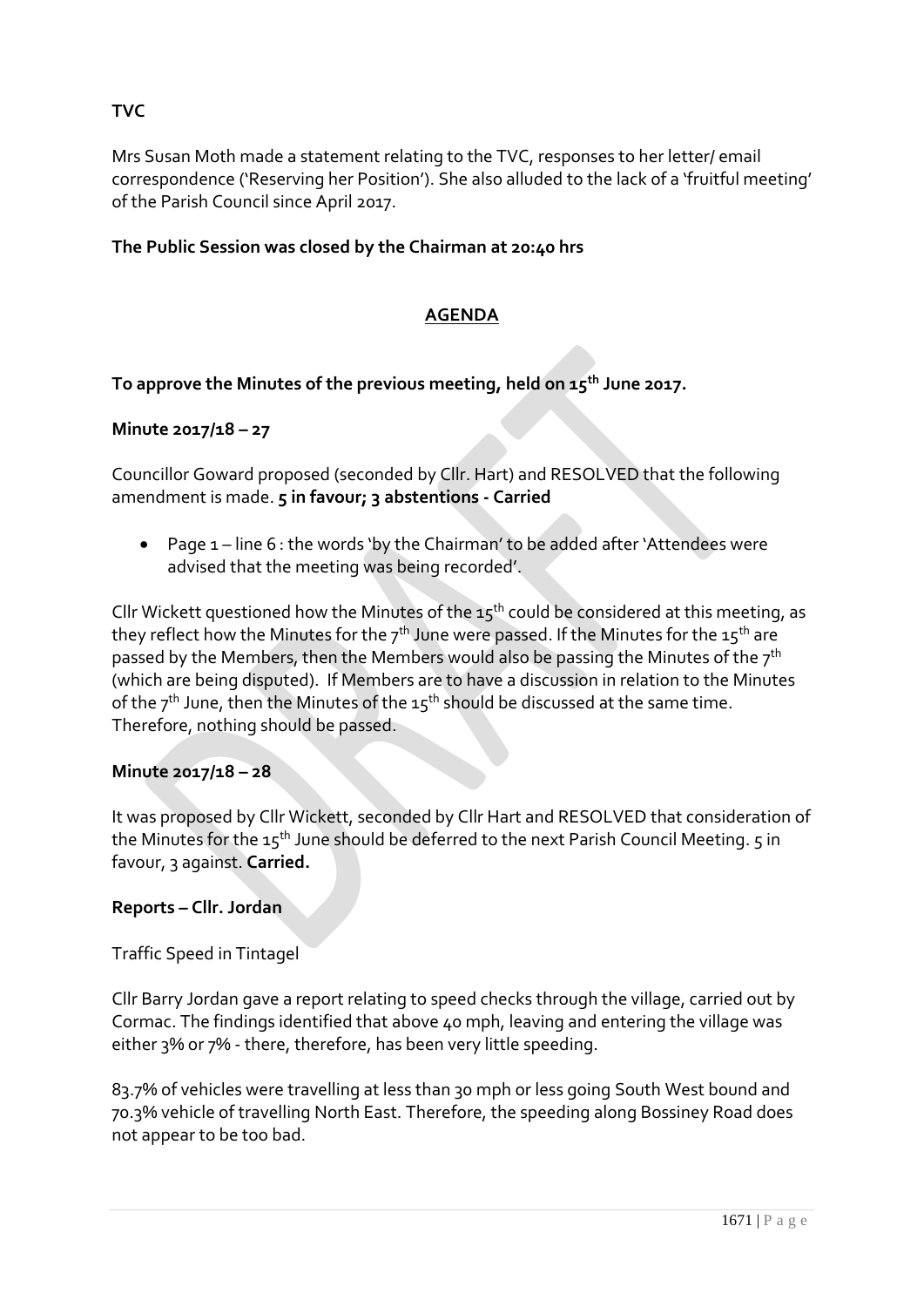# **Broadband**

The problems relating to the poor quality broadband service in the area has been brought up in Parliament by Scott Man MP, and efforts are to be made to improve the same, over the next few months.

#### **Trebarwith Toilets**

Cllr Jordan stated that he had not been provided with detail re: expenses for running the toilets. Cllr Jordan has funded the same to date and will keep them going until the end of August. The people of Trebarwith are monitoring the facility but often groups of people hold the doors open in order to avoid paying the 20 pence charge.

£600 has been generated from the coin machines over the past 6 weeks and a Crowdfunding' appeal raised £160.

#### **Parking Issues**

Complaints had been received about the parking area at King Arthur public house. Cllr Jordan has passed the matter to Cornwall Council Planning Enforcement Team.

Mr Terry Dangar raised an issue relating to another car park in Tintagel. Cllr Jordan stated that he would pass the matter to Planning Enforcement Team.

Cllr Dyer asked why a card machine could not be placed in the Bossiney Road Car Park, for the convenience of motorists who were constantly requesting change at the TVC. Cllr Jordan stated that he was still awaiting an answer in relation to that matter.

#### **Planning Applications**

Cllr Goward raised the issue of Planning Applications arising between meetings. This was noted particularly when the Clerk was on leave. He added that the practice of dealing with these by email was not appropriate because:

- Members were not able to ascertain the views of other Members and;
- There is no public notification of the application, therefore, members of the public were being denied the opportunity to comment upon the applications.

Cllr Goward proposed that where this happens, a Parish Council meeting should be held to discuss the matter.

The Clerk alluded to a previous discussion, which mooted the creation of a Parish Council Planning Committee and suggested that the matter might be revisited.

Cllr Wickett alluded to the high number of Planning Application and the County Council's Planners reluctance to extend deadlines, notwithstanding that they are aware that the Parish Council meets on the first Monday of the month.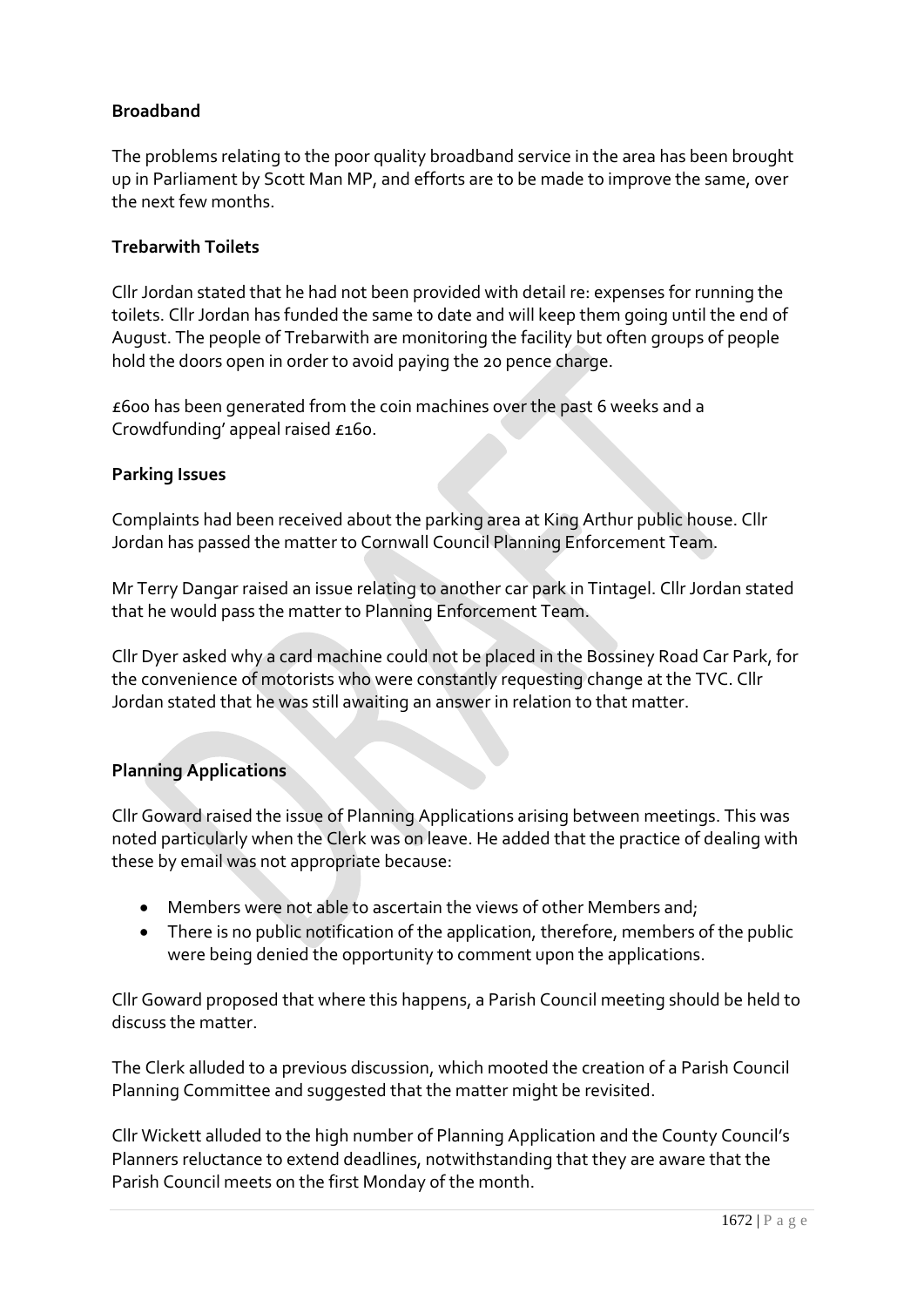Cllr Hart raised the issue of Planning Applications not submitted to the Parish Council for consideration.

| Reference                        | PA17/05087                                                                                                                      |
|----------------------------------|---------------------------------------------------------------------------------------------------------------------------------|
| <b>Application Validated</b>     | Mon 19 Jun 2017                                                                                                                 |
| <b>Closing date for comments</b> | Tintagel Castle Castle Road Tintagel                                                                                            |
| Proposal                         | Construction of a pedestrian footbridge<br>between mainland and island wards Castle and<br>associated footpath improvements     |
| <b>Status</b>                    | <b>Awaiting Decision</b>                                                                                                        |
| <b>Parish Council Decision</b>   | Deferred to the September 2017 meeting<br>Proposed by Cllr Hart; seconded by Cllr Goward<br>and Resolved - 5 in favour carried. |

It was raised by Cllr Wickett that the next meeting of the Parish Council is 6<sup>th</sup> Sept. He wishes to attend but cannot. It was, therefore proposed by Cllr. Hart, seconded by Cllr Dyer and RESOLVED that the next meeting of the Parish Council would be held at the Tintagel Social Hall on 13th September 2017. 5 in favour, 3 abstentions. **Carried**

| Reference                      | PA17/06608                                                                                                                                                                         |
|--------------------------------|------------------------------------------------------------------------------------------------------------------------------------------------------------------------------------|
| <b>Application Validated</b>   | Wed 12 Jul 2017                                                                                                                                                                    |
| <b>Address</b>                 | Maymyo Back Lane Bossiney Tintagel Cornwall<br>PL34 0AU                                                                                                                            |
| Proposal                       | Front extension to existing bungalow to form<br>enlarged bedroom with ensuite and enlarged<br>bathroom and rear extension to form kitchen<br>and dining room and external decking. |
| <b>Status</b>                  | <b>Awaiting Decision</b>                                                                                                                                                           |
| <b>Parish Council Decision</b> | Proposed that there be no objection<br>Proposed by Cllr Goward; seconded by Cllr Hart<br>and Resolved - Unanimous. Carried.                                                        |

| Reference                      | PA17/06893                                                                                                                                        |
|--------------------------------|---------------------------------------------------------------------------------------------------------------------------------------------------|
|                                |                                                                                                                                                   |
| <b>Application Validated</b>   | Wed 19 Jul 2017                                                                                                                                   |
| <b>Address</b>                 | 2 Glen House Trebarwith Strand Tintagel<br>Cornwall PL34 0HB                                                                                      |
| Proposal                       | Construct retaining wall to form a parking area<br>and construct a new balcony with steps and<br>walkway.                                         |
| <b>Status</b>                  | <b>Awaiting Decision</b>                                                                                                                          |
| <b>Parish Council Decision</b> | Proposed that there be no objection<br>Proposed by Cllr Goward; seconded by Cllr<br>Brooks and Resolved – 6 in favour, 2 abstentions.<br>Carried. |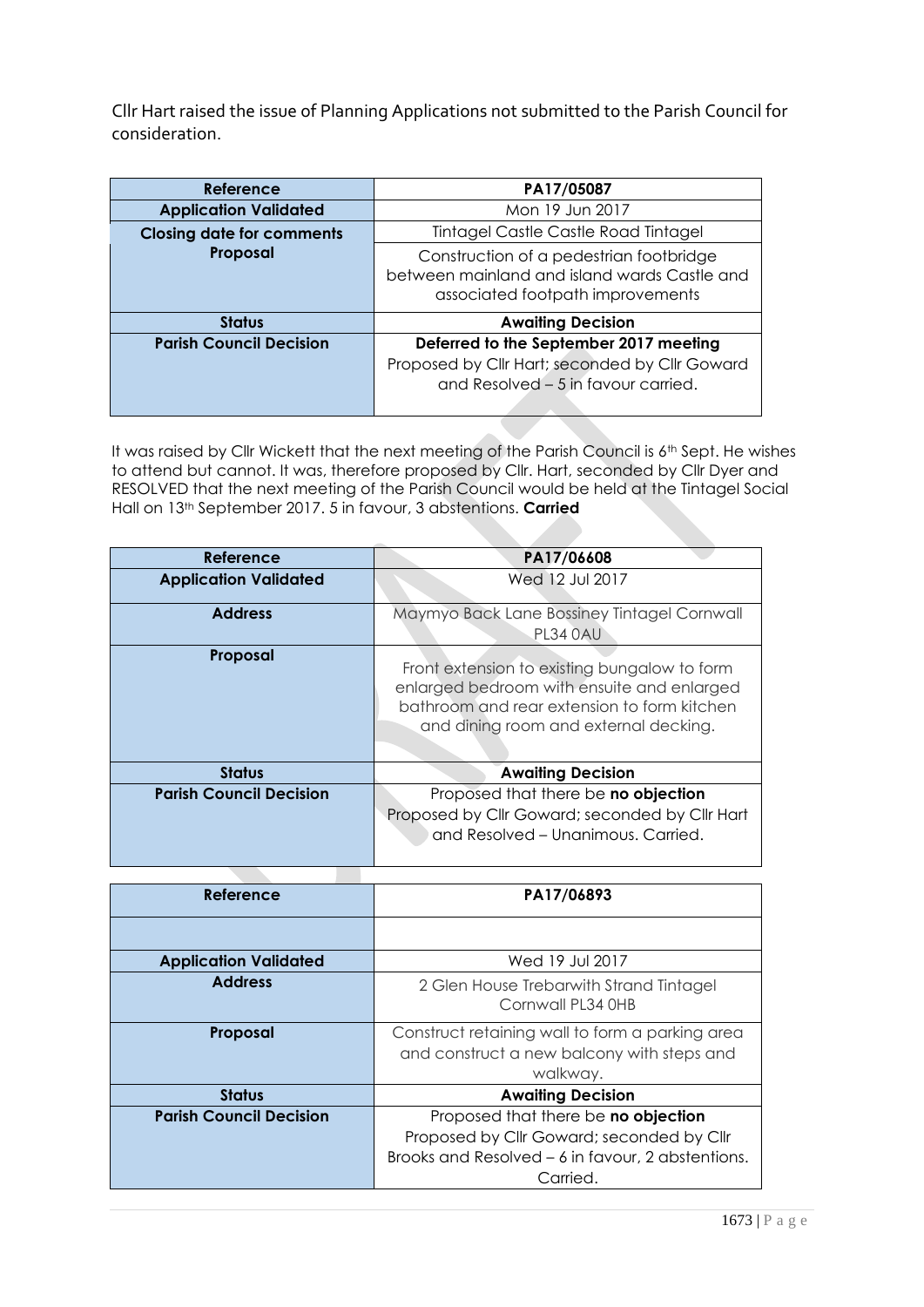| <b>Reference</b>               | PA17/0551                                                                             |
|--------------------------------|---------------------------------------------------------------------------------------|
| <b>Application Validated</b>   | Mon 24 Jul 2017                                                                       |
| <b>Address</b>                 | Land At Kays Mews Fore Street Tintagel Cornwall                                       |
|                                | <b>PL34 OEE</b>                                                                       |
| Proposal                       | Outline proposal for one new dwelling, with all<br>matters reserved except for access |
| <b>Status</b>                  | <b>Awaiting Decision</b>                                                              |
| <b>Parish Council Decision</b> | <b>17 August 2017</b>                                                                 |

| <b>Reference</b>               | PA17/07336                                                                                                                                              |
|--------------------------------|---------------------------------------------------------------------------------------------------------------------------------------------------------|
| <b>Application Validated</b>   | 1st August 2017                                                                                                                                         |
| <b>Address</b>                 | Karrek View Trebarwith Strand Tintagel Cornwall                                                                                                         |
|                                | PL34 OHB                                                                                                                                                |
| Proposal                       | Erection of a balcony to the south and west<br>elevations at first floor level and enclosure of the<br>existing internal open space with bi fold doors. |
| <b>Status</b>                  | <b>Awaiting Decision</b>                                                                                                                                |
| <b>Parish Council Decision</b> | <b>Application Opposed</b>                                                                                                                              |
|                                | It was proposed by Cllr Goward, seconded by                                                                                                             |
|                                | Cllr Flower and RESOLVED unanimously that the                                                                                                           |
|                                | application be objected to.                                                                                                                             |

| Reference                      | PA17/07088                                                                                                                                                          |
|--------------------------------|---------------------------------------------------------------------------------------------------------------------------------------------------------------------|
| <b>Application Validated</b>   | Wed 02 Aug 2017                                                                                                                                                     |
| <b>Address</b>                 | Climo's Yard Land South East Of Trewethen Barn                                                                                                                      |
|                                | Tregatta Tintagel Cornwall PL34 ODX                                                                                                                                 |
| Proposal                       | Outline application for the construction of a                                                                                                                       |
|                                | dwelling                                                                                                                                                            |
| <b>Status</b>                  | <b>Awaiting Decision</b>                                                                                                                                            |
| <b>Parish Council Decision</b> | Cllr Hart declared an interest in this matter.                                                                                                                      |
|                                | It was proposed by Cllr Flower, seconded by Cllr<br>Dyer and RESOLVED that the application be no<br>objection to the application. 5 in favour and 2<br>abstentions. |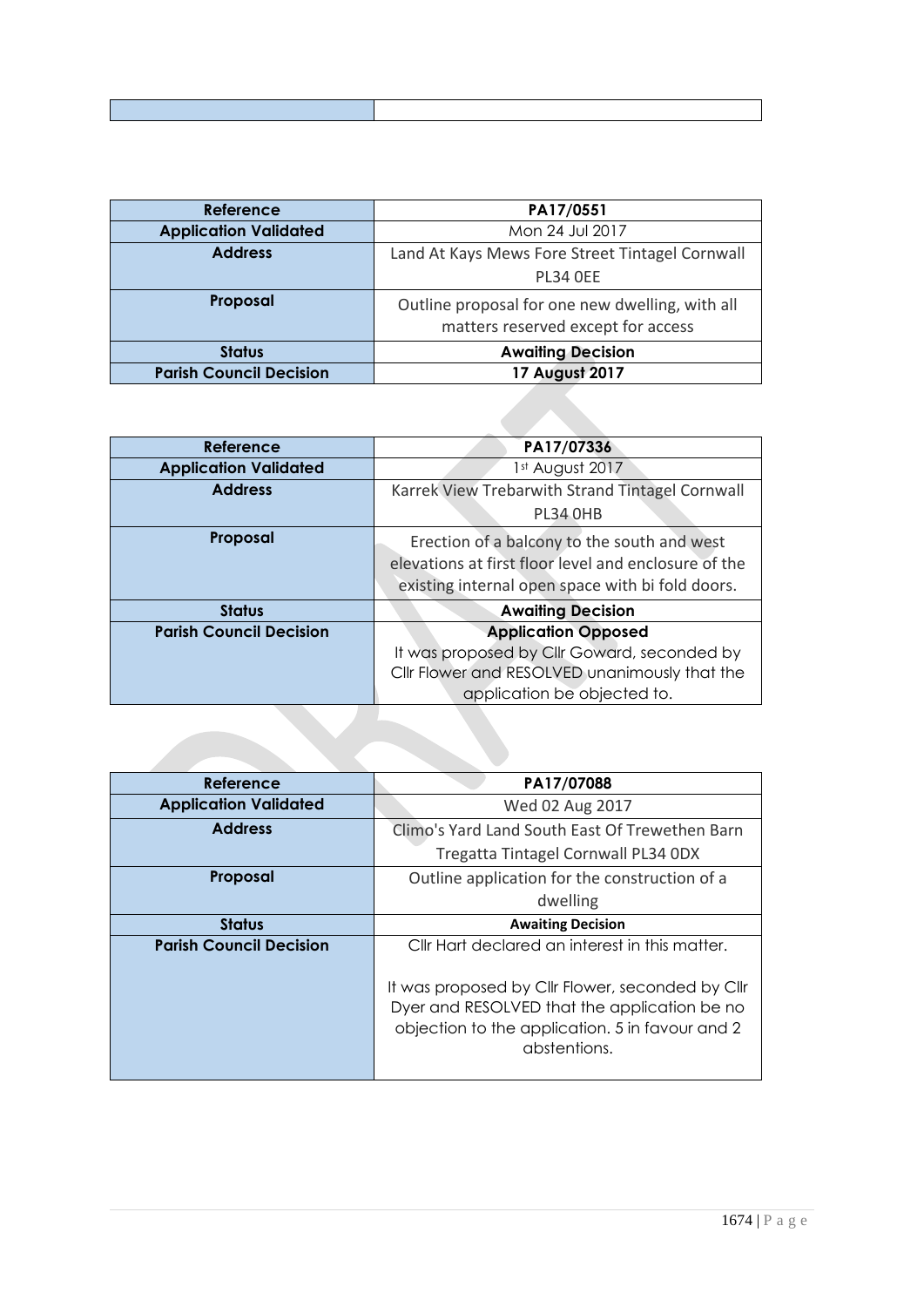| Reference                      | PA17/07325                                                                                                                                                                        |
|--------------------------------|-----------------------------------------------------------------------------------------------------------------------------------------------------------------------------------|
| <b>Application Validated</b>   | Mon 14 Aug 2017                                                                                                                                                                   |
| <b>Address</b>                 | Trevillett Rustic Quarry Trevillett Tintagel Cornwall<br>PL34 OHL                                                                                                                 |
| Proposal                       | Replacement of a partially collapsed wood and<br>metal clad building with a new slightly smaller<br>steel framed and metal clad building to house our<br>stone saws.              |
| <b>Status</b>                  | <b>Awaiting Decision</b>                                                                                                                                                          |
| <b>Parish Council Decision</b> | It was proposed by Cllr Wickett, seconded by Cllr Dyer and<br>RESOLVED that the application left to the Planners to<br>decide application. 5 in favour and 2 abstentions. Carried |

| Reference                      | PA17/07316                                                                                                                                                           |
|--------------------------------|----------------------------------------------------------------------------------------------------------------------------------------------------------------------|
| <b>Application Validated</b>   | Thu 27 Jul 2017                                                                                                                                                      |
| <b>Address</b>                 | Land West Of The Bundu Sanding Road Tintagel<br>Cornwall PL34 OHH                                                                                                    |
| Proposal                       | Application for Outline Consent with some<br>matters reserved for Construction of 2 dwellings<br>(only access for consideration).                                    |
| <b>Status</b>                  | <b>Awaiting Decision</b>                                                                                                                                             |
| <b>Parish Council Decision</b> | It was proposed by Cllr Wickett, seconded by Cllr Flower<br>and RESOLVED that no objection should be made to the<br>application. 5 in favour, 2 abstentions. Carried |

#### **Planning Decisions - Noted**

#### **Correspondence**

#### **Mark Brocklehurst Employment Contract**

It was proposed by Cllr Hart, seconded by Cllr Flower and RESOLVED that that the Parish Clerk would draft a letter of apology to Mr Brocklehurst and disseminate it to Members for approval. Unanimous - **Carried**

#### **Sophie Lowe – AS Parking Fines**

It was proposed by Cllr Hodge, seconded by Cllr Flower and RESOLVED that the Parish Council would reimburse Lowe Electricals the sum of £300 in respect of accumulated parking charges incurred, whilst working for the Parish Council. Unanimous - **Carried**

#### **Accounts**